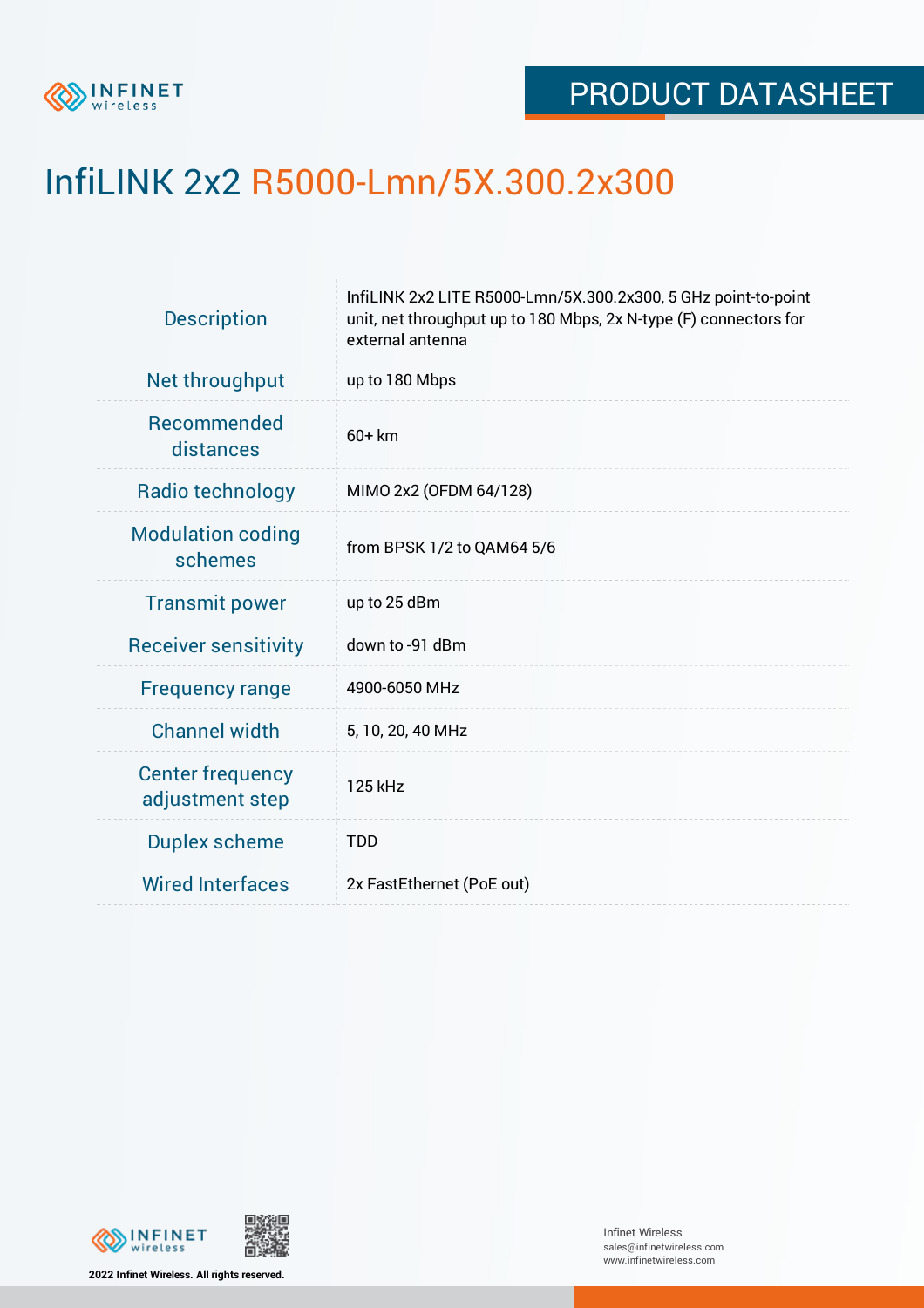

## PRODUCT DATASHEET

# InfiLINK 2x2 R5000-Lmn/5X.300.2x300

| <b>Consumption</b>         | up to 15 W                                                                                                                                                                                                                                                                                                                  |                      |                |                 |                      |  |  |
|----------------------------|-----------------------------------------------------------------------------------------------------------------------------------------------------------------------------------------------------------------------------------------------------------------------------------------------------------------------------|----------------------|----------------|-----------------|----------------------|--|--|
| <b>Power options</b>       | 110-240 VAC @ 50/60 Hz, +956 VDC                                                                                                                                                                                                                                                                                            |                      |                |                 |                      |  |  |
| <b>Outdoor Unit (ODU)</b>  | 240 x 240 x 50 mm, 1.6 kg                                                                                                                                                                                                                                                                                                   |                      |                |                 |                      |  |  |
|                            |                                                                                                                                                                                                                                                                                                                             |                      |                |                 |                      |  |  |
| <b>Part Number Options</b> | Prefix                                                                                                                                                                                                                                                                                                                      | Freq.<br><b>Band</b> | <b>Bitrate</b> | Output<br>Power | Capacity             |  |  |
|                            | R5000-Lmn                                                                                                                                                                                                                                                                                                                   | 5X                   | <i>300</i>     | 2x300           | 8<br>20<br>50<br>300 |  |  |
| <b>Part Number Example</b> | R5000-Lmn/5X.300.2x300 50                                                                                                                                                                                                                                                                                                   |                      |                |                 |                      |  |  |
| <b>Packing List</b>        | - Outdoor unit R5000-Lmn/5X.300.2x300 - 1 pcs.<br>- Power Supply IDU-CPE(48V) - 1 pcs.<br>- Power Cord - 1 pcs.<br>- Cable Gland - 2 pcs.<br>- Standard RJ-45 connector - 2 pcs.<br>- Shielded RJ-45 connector - 1 pcs.<br>- RJ-45 Plug Cap - 1 pcs.<br>- MONT-KIT-85 Mounting kit - 1 pcs.<br>- Quick Start Guide - 1 pcs. |                      |                |                 |                      |  |  |



**2022 Infinet Wireless. All rights reserved.**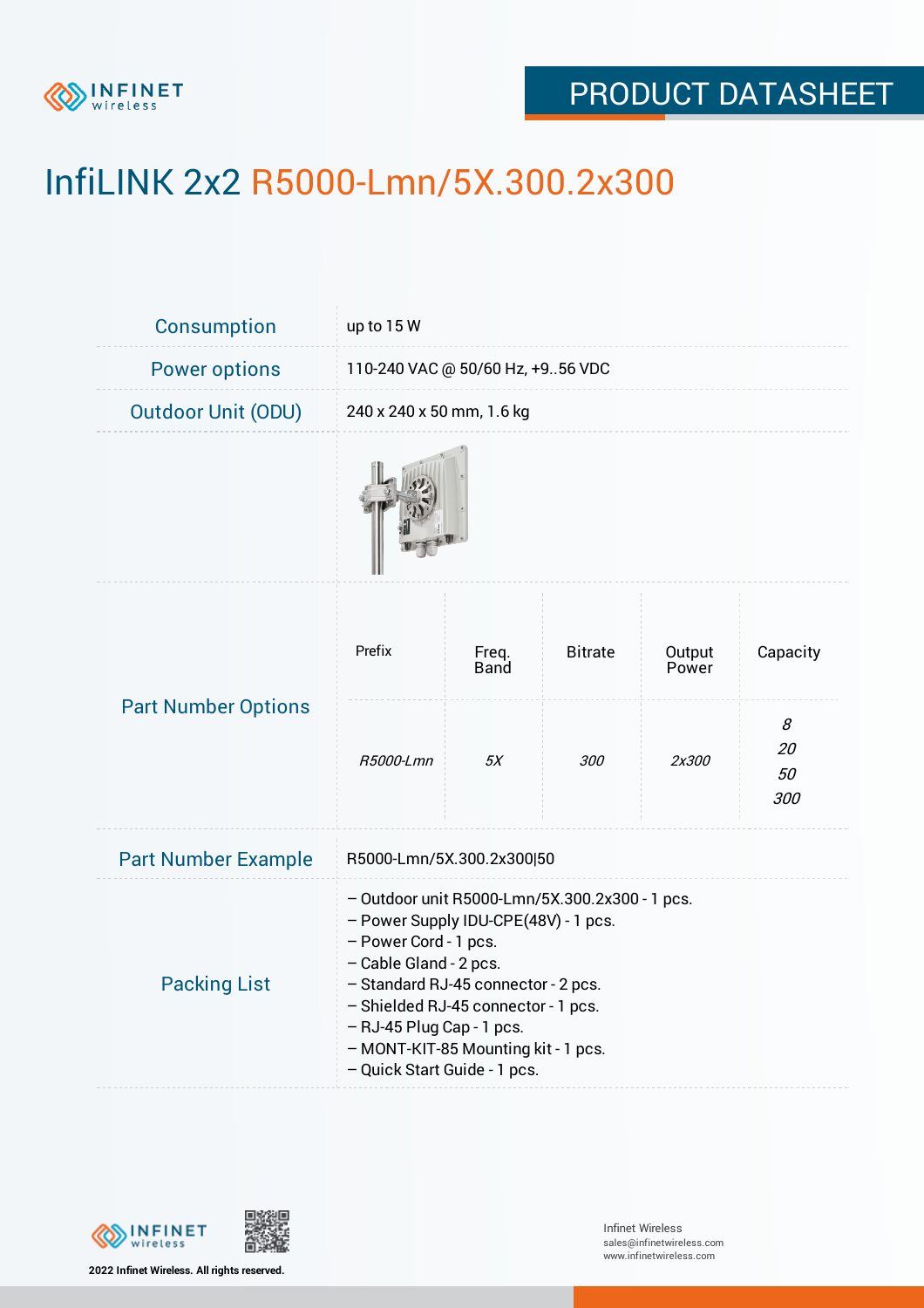

## PRODUCT DATASHEET

# InfiLINK 2x2 R5000-Lmn/5X.300.2x300

### Features

#### **RADIO**

- **Voice/RTP Aware Superpacketing**
- **DFS**
- **Automatic Bitrate Control** Þ
- Þ **Automatic Transmit Power Control**
- ь **TDD synchronization using AUX-ODU-SYNC (excluding Smn/Lmn)**
- **Spectrum Analyzer mode** ۰
- **Channel testing tools** ١

#### **NETWORKING**

- **Ethernet-over-IP and IP-over-IP tunneling**
- Þ **ARP protocol support**
- ۱ **MAC/IP filtering**
- Þ **Full-fledged 2nd layer switch**
- Þ **RIPv2 / OSPFv2 /static routing**
- **L2/L3 Firewall** Þ
- **NAT (multipool, H.323-aware)** Þ
- Þ **DHCP client/server/relay**

#### **MANAGEMENT FEATURES**

- **Various Management Protocols: HTTP, HTTPS, Telnet, SSH, SNMP v1/2c/3 (MIB-II and proprietary MIBs)**
- **Graphical User Interface**
- **LED Indication: power status, wireless and wired link status, signal level**
- **Antenna alignment tool**
- ٠ **Automatic software update**
- **Online monitoring with proprietary EMS InfiMONITOR.**

#### **QUALITY-OF-SERVICE**

- **17 priority queues**
- **IEEE 802.1p support**
- **IP TOS / DiffServ support**
- ٠ **Full voice support**
- **Traffic limiting (absolute, relative, mixed)** ٠
- **Traffic redirection**